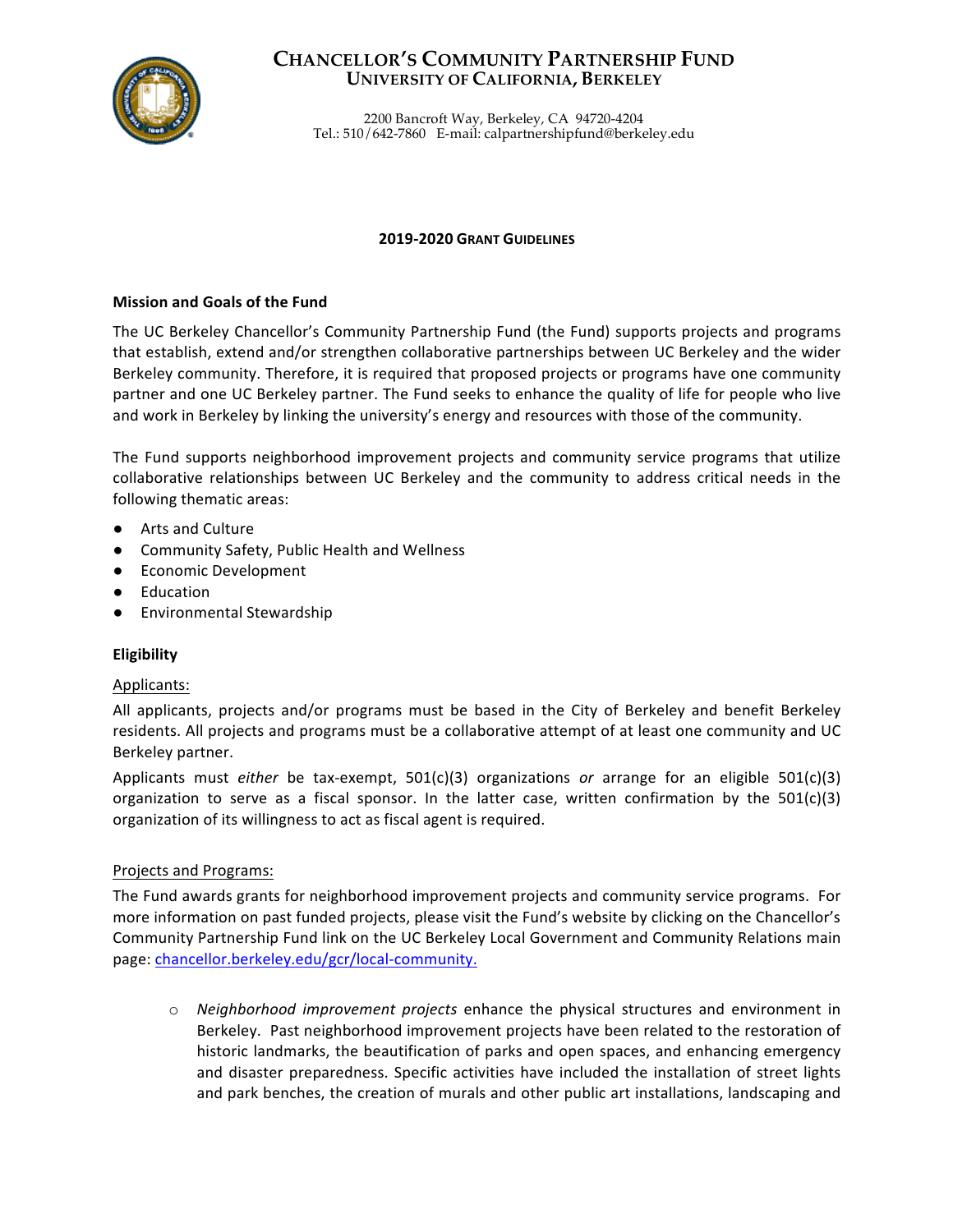tree planting. Activities that will eventually lead to a completed neighborhood improvement project, including planning activities, feasibility studies, and needs assessments are also eligible for funding.

o *Community service programs* enhance the economic, social, and cultural wellbeing of Berkeley residents. Examples of past community service programs include: performing arts workshops, teacher training and mentoring, community-based cultural events, homeless outreach, and literacy after-school programs.

# Thematic Areas:

Applicants are asked to align their project or program with one of the following themes:

- o Arts and Culture: proposals aligned with this theme seek to expose the Berkeley community to a wide range of artistic, musical and cultural styles and practices. Projects or programs could include supporting or developing public art installations, performances, trainings, and workshops.
- $\circ$  *Community Safety, Public Health & Wellness:* proposals aligned with this theme aim to make Berkeley a safer, more welcoming, healthier and more equitable community. Projects and programs could focus on a range of subjects, including but not limited to the following for public safety: safety crime prevention, emergency preparedness, pedestrian and bike safety, increased street lighting and vegetation management, conflict resolution, etc. For the 2019-20 cycle, we have broadened this category to include projects and programs that address issues of public health and wellness and consider the health of the Berkeley population as a whole and includes factors that result in health disparities such as socioeconomic conditions, environmental quality and the quality of the built environment. Proposals that seek to address issues facing Berkeley's homeless population might well fit in this category.
- $\circ$  *Economic Development:* proposals aligned with this theme aim to encourage and support economic development regionally and locally. The Fund encourages research, studies, marketing and other collaborative initiatives and partnerships that bolster the local and "green" economy, encourage job creation, etc. Please note that projects must serve a public as opposed to private benefit.
- $\circ$  *Education:* proposals aligned with this theme aim to enhance the educational experience of Berkeley residents. Projects or programs could involve mentoring activities, coaching and other after-school programs, writing workshops, adult literacy programs and classroom or community presentations and events. Education proposals should align with and forward the goals of the 2020 Vision for Berkeley's Children and Youth.
- o *Environmental Stewardship:* proposals aligned with this theme aim to protect, preserve and/or restore Berkeley's natural environment. Projects or programs could focus on issues linked to sustainability and ecological education, recycling and reuse programs, energyefficiency and renewable energy, green business, and clean-up projects.

#### Permits:

It is the responsibility of the applicant to secure any required permits and other such approvals from the City of Berkeley in advance of the full grant application for projects that affect the city's infrastructure. If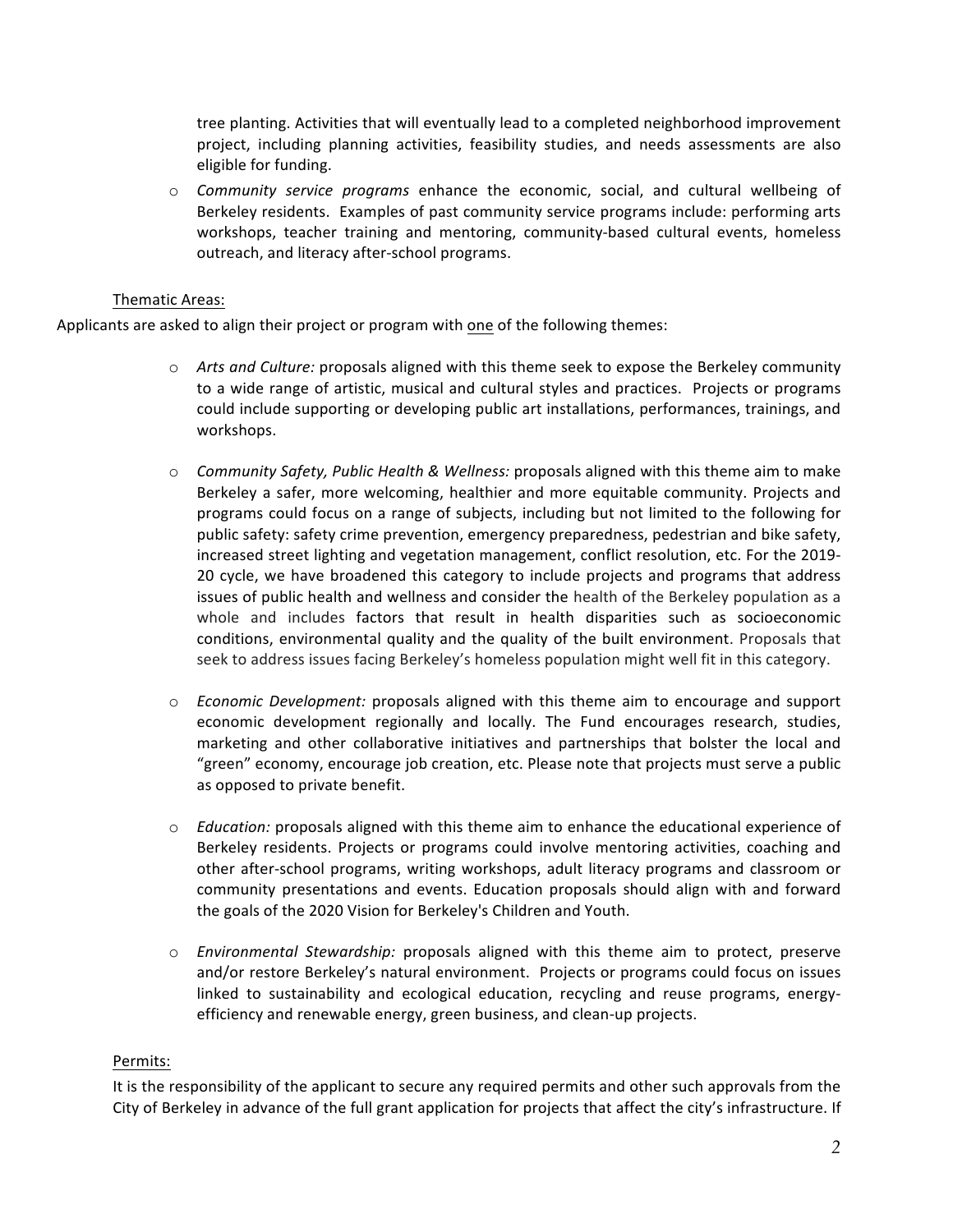such permits and approvals are not secured by the application due date, grant funding is contingent on securing the required approvals by the grant disbursement date. Applicants first provide a preapplication and are invited to submit a full application during the spring semester.

# Partnerships:

The Fund seeks to fund projects that foster, encourage and enhance significant partnership and collaboration between the university and the community. Interested applicants should begin identifying and contacting potential partners early in the application process. Assistance in connecting with potential university partners will be provided by the UC Berkeley's Office of Local Government and Community Relations. A Community Mixer and information session in the fall will provide an opportunity to meet and network with potential partners.

All projects and programs must include significant collaboration and partnership between at least one eligible community-based partner and one eligible university partner.

- Eligible community partners include but are not limited to:
	- o Neighborhood, civic and merchant associations
	- o Primary, secondary, and post-secondary schools
	- $\circ$  Community-based organizations, such as social service and faith-based organizations
	- o Local governmental departments, agencies and commissions
- Eligible university partners include:
	- $\circ$  UC Berkeley departments and/or faculty
	- $\circ$  Non-academic campus departments and/or staff
	- $\circ$  Students and/or student organizations (in conjunction with at least one staff or faculty advisor)

In order to enhance collaboration, reasonable stipends may be awarded to university and/or community partners to secure participation and provide specialized expertise.

# **Application Process and Guidelines**

#### Application Review and Evaluation

# *Pre-Application Phase:*

The Fund's Advisory Board, whose members include representatives from the university, city and community, will review the submitted Pre-Application Forms and select approximately 20-25 proposals that will be asked to submit a full application packet. The Advisory Board may also provide written feedback to select applicants with the goal of creating and strengthening partnerships between the campus and community. Please note that being asked to submit an application does not guarantee a grant award.

# *Application Phase:*

The Advisory Board will review and score applications using the following criteria: Strength and depth of partnership; support of Fund's mission and goals; project design and implementation plan; outcomes and performance measures; budget, financials and ability to leverage additional funds; and organizational capacity.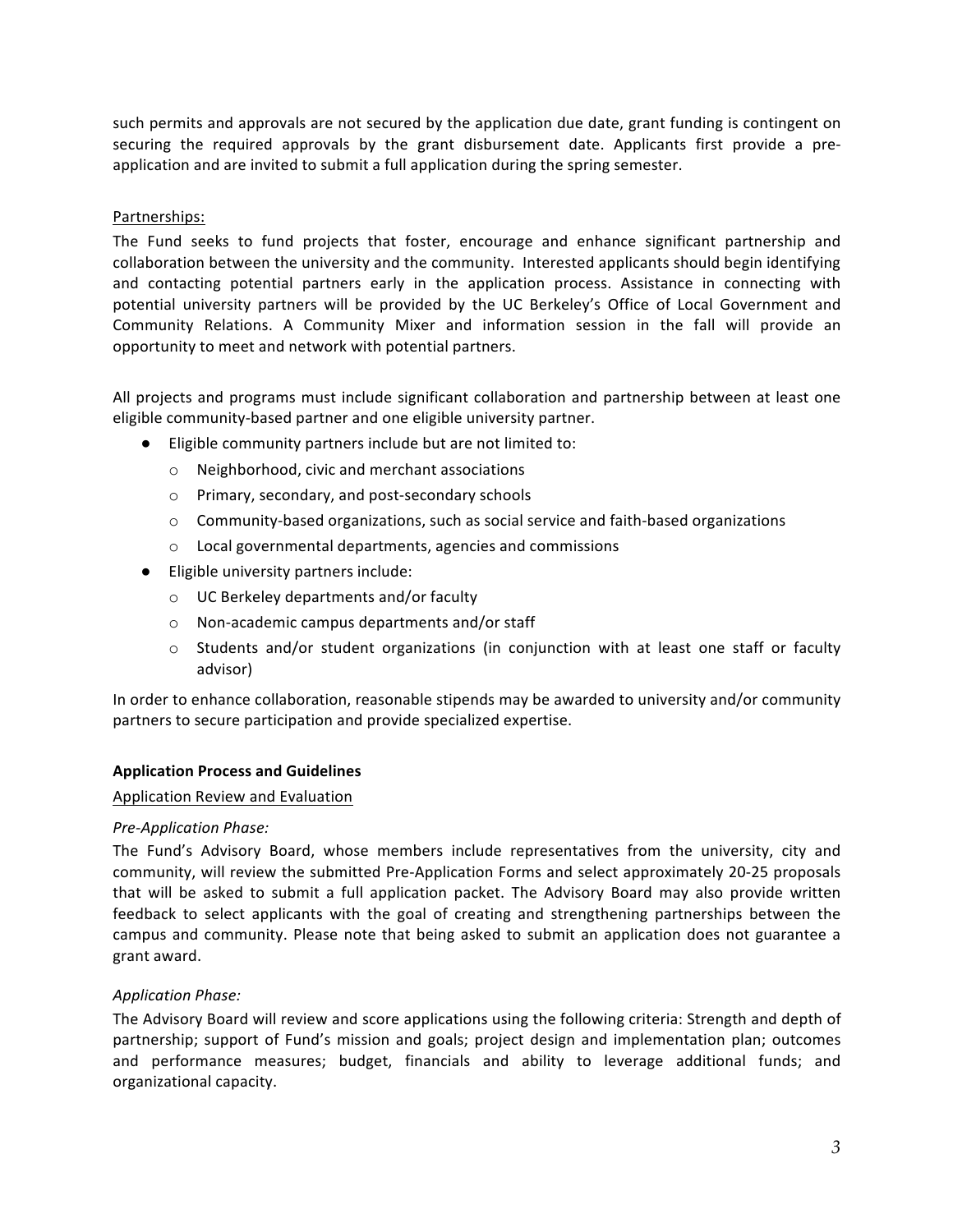#### Submission Guidelines

All interested applicants should complete and submit the Pre-Application Form available on the Fund's website or you may request an electronic copy directly from the Fund. Incomplete Pre-Application Forms will not be reviewed.

Pre-Application Forms must be submitted electronically to the Fund **no later than 5:00 pm, December 10, 2018**. Late submissions will not be accepted. Please email completed Pre-Application Forms to calpartnershipfund@berkeley.edu. 

#### Community Mixer

Applicants are invited to attend an informational meeting and community mixer in the fallp. Visit the Fund website to RSVP. Fund Advisory Board members and UC Berkeley staff will describe the grant program and the application and review processes, respond to questions and provide an opportunity for interested applicants to network with potential partners. While attendance is encouraged, it is not mandatory and will not affect the evaluation of applications.

Additional information and application documents may also be found on the Chancellor's Community Partnership Fund page on the UC Berkeley Office of Local Government and Community Relations website: chancellor.berkeley.edu/gcr/local-community. 

#### **Funding Terms and Restrictions**

# Award Amount and Duration:

Recently, the range of grants has been between \$5,000 and \$25,000. However, under special circumstances we will consider grants for larger amounts. Please note that most awards average between \$10,000 and \$15,000.

For the 2019-2020 grant cycle, approximately \$290,000 will be allocated for distribution. The Fund is not required to fully allocate all available funds during each grant cycle. Unallocated funds will be carried forward for future distribution.

#### Terms and Conditions:

Grant recipients will be required to execute a Terms and Conditions document before funds will be disbursed as well as become an approved UC Berkeley Vendor. Funding will be allocated on an annual basis. And at this time the Fund is only awarding 1-year grants.

To avoid dependency on the Fund, projects or programs that re-apply for a consecutive year of funding must demonstrate they are not solely reliant on the partnership grants and that they are effectively leveraging resources from other sources.

#### Reporting:

Grants must submit a progress report (due by March 1, 2020) and a final project report (due by September 30, 2020).